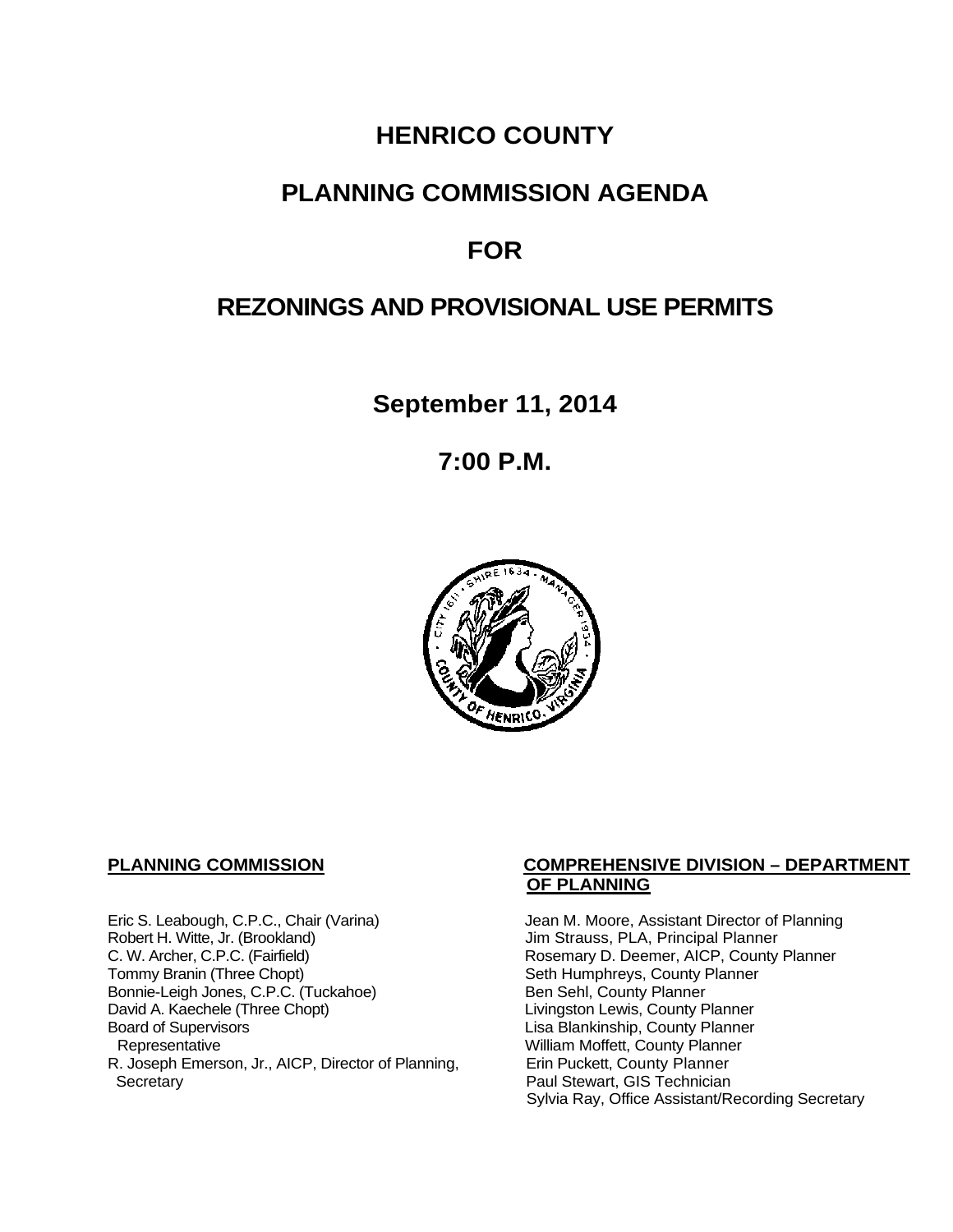#### **PLANNING COMMISSION REZONING MEETING FINAL AGENDA SEPTEMBER 11, 2014**

#### **BEGINNING AT 5:15 P.M.**

**DINNER AND WORK SESSION:** County Manager's Conference Room. The Commission will review and discuss Exterior Building Materials.

**BEGINNING AT 7:00 P.M.**

**WELCOME:**

**PLEDGE OF ALLEGIANCE:**

**RECOGNITION OF NEWS MEDIA:**

**CALL TO ORDER:**

**REQUESTS FOR WITHDRAWALS AND DEFERRALS: (0); (1)**

**REQUESTS FOR EXPEDITED ITEMS: (4)**

**CASES TO BE HEARD: (4)**

#### **PUBLIC HEARING ON ZONING ORDINANCE AMENDMENTS:**

**ORDINANCE –** To Amend and Reordain Section 19-60 Titled "Required," Section 19-89 Titled "Required; construction plans," Section 19-90 Titled "Form and contents," Section 19-95 Titled "Recording," and Section 19-97 Titled "Required," of the Code of the County of Henrico to Conform to State Legislation Providing for the Optional Submission of Preliminary Subdivision Plats Involving 50 or Fewer Lots

**ORDINANCE –** To Amend and Reordain Section 24-3 Titled "Enumerated" of the Code of the County of Henrico to Conform to State Legislation Clarifying the Definition of Group Homes

**ORDINANCE –** To Amend and Reordain Section 19-90 Titled "Form and contents," Section 19-98 Titled "Family Subdivision Plat," and Section 24-106.3 Titled "Chesapeake Bay preservation" of the Code of the County of Henrico to Conform to State Legislation Providing for Certification of Septic System Functioning by a Licensed or Certified Operator or Soil Evaluator **Staff – Ben Blankinship**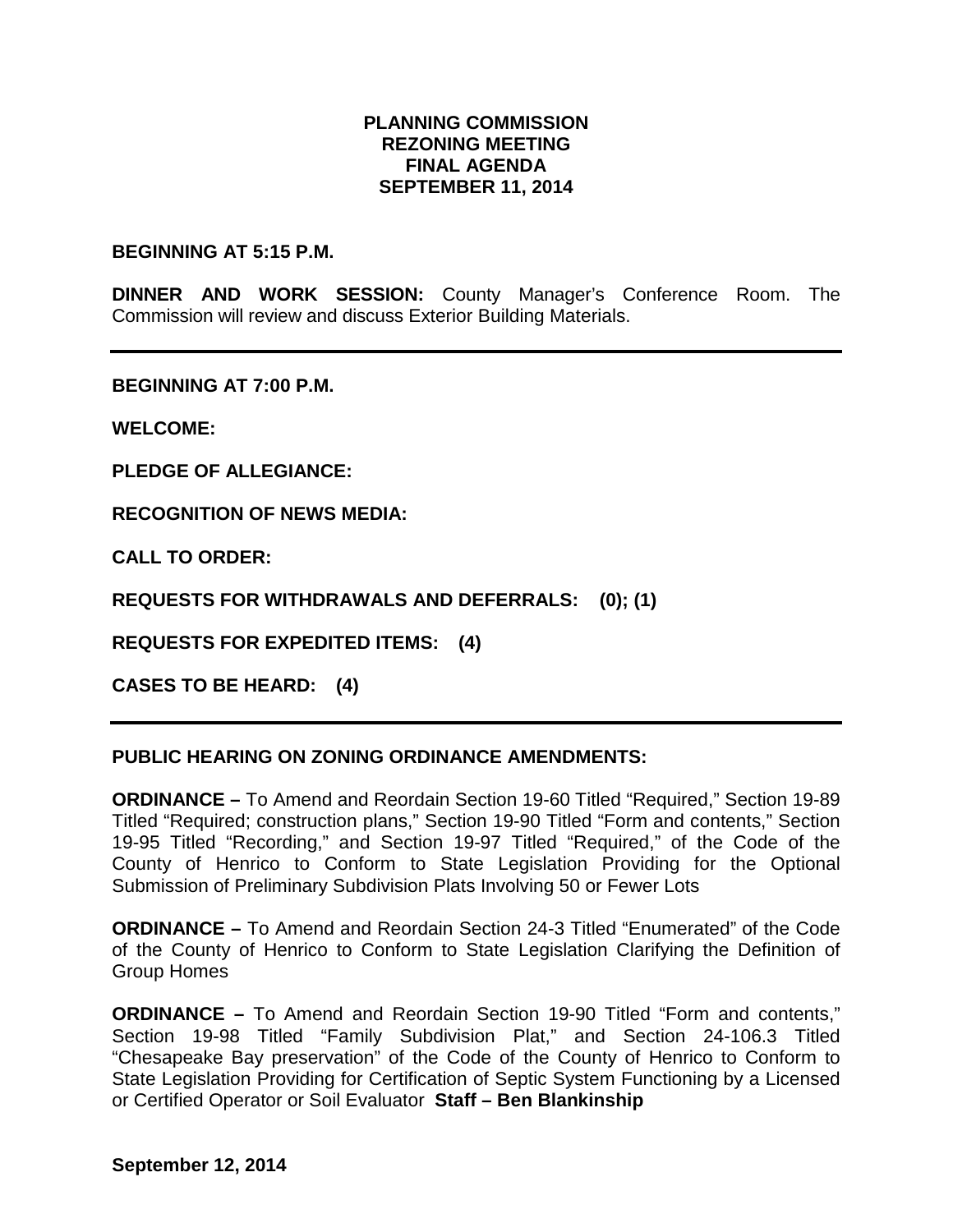#### **THREE CHOPT:**

**REZ2014-00031 John Grier for Welwood I, LLC:** Request to conditionally rezone from A-1 Agricultural District to R-2AC One-Family Residence District (Conditional) part of Parcel 736-769-4930 containing .615 acres located approximately 475' northwest of the intersection of N. Gayton Road and Kain Road. The applicant proposes singlefamily residences. The R-2A District allows a minimum lot size of 13,500 square feet and a maximum gross density of 3.22 units per acre. The use will be controlled by proffered conditions and zoning ordinance regulations. The 2026 Comprehensive Plan recommends Suburban Residential 1, density should not exceed 2.4 units per acre. **Staff – Ben Sehl (Expedited Agenda Requested) Recommended for Approval**

**REZ2014-00032 Andrew M. Condlin for PCG1, LLC:** Request to conditionally rezone from B-1 Business District and B-1C Business District (Conditional) to B-2C Business District (Conditional) Parcel 747-757-0157 containing .959 acres located at the southeast intersection of Three Chopt and Church Roads. The applicant proposes a restaurant with catering. The use will be controlled by proffered conditions and zoning ordinance regulations. The 2026 Comprehensive Plan recommends Commercial Concentration. **Staff – Lisa Blankinship (Expedited Agenda Requested) Recommended for Approval**

**REZ2014-00033 Andrew M. Condlin for Windsor Enterprise Corp.:** Request to conditionally rezone from A-1 Agricultural District to R-2AC One-Family Residence (Conditional) part of Parcels 740-770-9386 and 740-770-7171 containing 8.789 acres located approximately 125' south of the terminus of Grey Oaks Park Lane. The applicant proposes a maximum of 22 single-family residences. The R-2A District allows a minimum lot size of 13,500 square feet and a maximum gross density of 3.22 units per acre. The use will be controlled by proffered conditions and zoning ordinance regulations. The 2026 Comprehensive Plan recommends Suburban Residential 1, density should not exceed 2.4 units per acre. **Staff – Ben Sehl Recommended for Approval**

**REZ2014-00034 Timmons Group for Atack WB Investors, LLC:** Request to conditionally rezone from R-6C General Residence District (Conditional) and RTHC Residential Townhouse District (Conditional) to C-1C Conservation District (Conditional) part of Parcels 730-767-7336, 730-766-6366, and 731-766-4295 containing 6.422 acres located between the Goochland County line, W. Broad Street (U.S. Route 250), and Interstate 64. The applicant proposes a conservation district. The use will be controlled by proffered conditions and zoning ordinance regulations. The 2026 Comprehensive Plan recommends Environmental Protection Area. The site is located in the West Broad Street Overlay District. **Staff – William Moffett (Expedited Agenda Requested) Recommended for Approval**

#### **TUCKAHOE:**

**REZ2013-00021 Geriel DeOliveira:** Request to conditionally rezone from B-2 Business District to B-3C Business District (Conditional) Parcel 767-741-7271 containing .618 acres located on the north line of Horsepen Road at its intersection with Catawba Lane. The applicant proposes an automobile repair service. The use will be **September 12, 2014**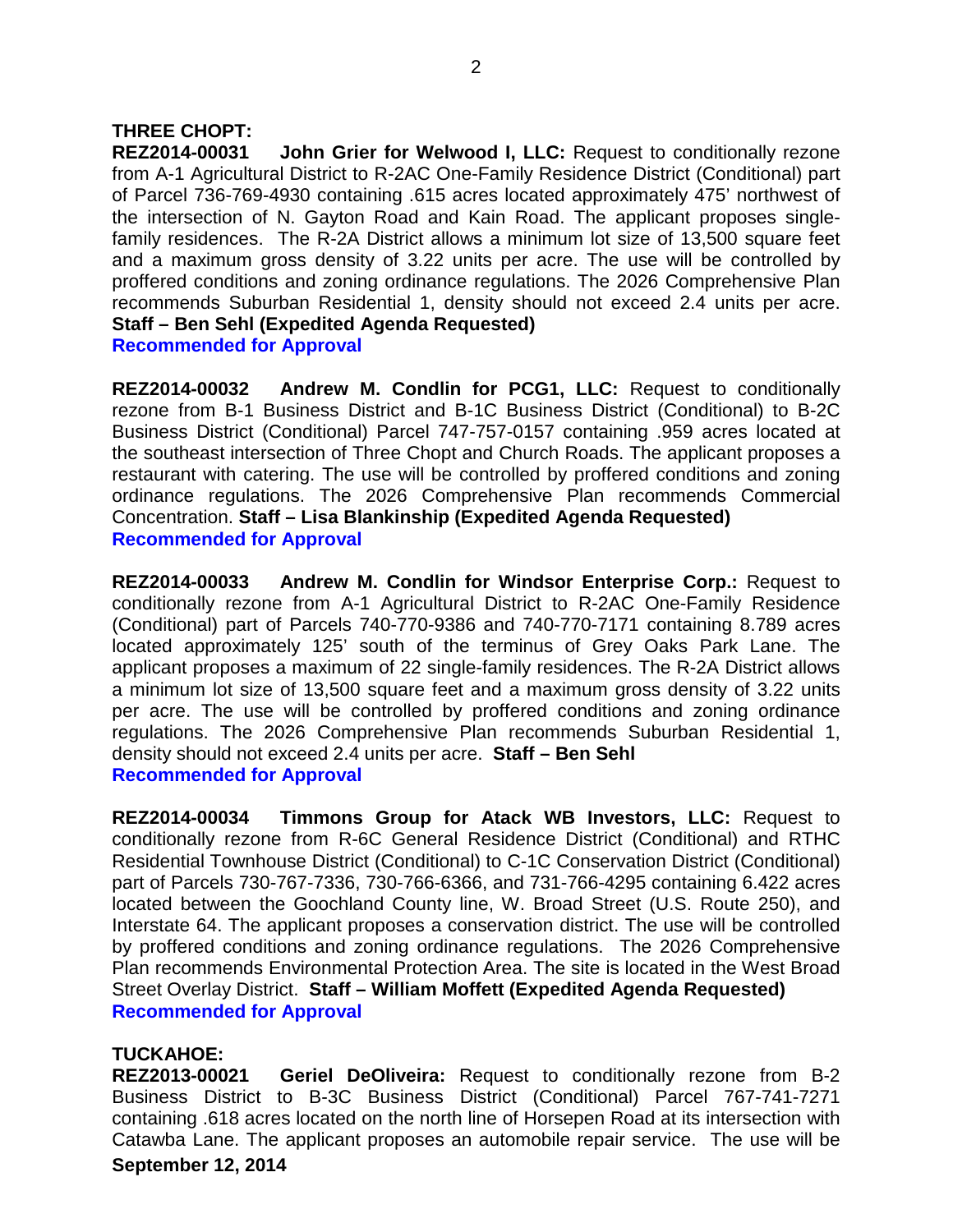controlled by proffered conditions and zoning ordinance regulations. The 2026 Comprehensive Plan recommends Commercial Concentration. The site is located in the Enterprise Zone. **Staff – Lisa Blankinship**

**Recommended for Denial**

**REZ2014-00038 James W. Theobald for Weinstein Family, LLC:** Request to rezone from O-2 Office District to R-6C General Residence District (Conditional) Parcel 742-741-5065 containing 1.833 acres located at the northwest intersection of Castile and Otlyn Roads. The applicant proposes a 30 unit apartment building. The R-6 District allows a minimum lot size of 2,200 square feet and a maximum gross density of 19.8 units per acre. The use will be controlled by proffered conditions and zoning ordinance regulations. The 2026 Comprehensive Plan recommends Office. **Staff – Rosemary Deemer**

**Recommended for Approval**

#### **BROOKLAND:**

**PUP2014-00014 James W. Theobald for Gumenick Properties**: Request for a provisional use permit under Sections 24-32.1(aa), 24-34(p), and 24-122.1 of Chapter 24 of the County Code, related to a parking plan and a comprehensive sign program for Libbie Mill Urban Mixed-Use Development on Parcels 771-740-9118, 772-740-0431, -1137, -1743, -2229, -2836, -4023, 773-739-8155, -6286, 773-740-5043, -8899, -9498, 773-741-2637, -3132, -3726, -4222, -5414, -6011, -6808, -7505, -8102, 774-739-4371, -5043, -5750, 774-740-0096, -0894, -1592, -2190, -2403, -2888, -3584, -4182, and 4708 located on the east line of Libbie Avenue approximately 310 feet north of W. Broad Street (U.S. Route 250) to its intersection with N. Crestwood Avenue, then along the east line of Spencer Road to the south line of Bethlehem Road and the west line of Staples Mill Road (U.S. Route 33). The applicant proposes alternative parking rates and signage regulations for the overall mixed-use development. The existing zoning is UMUC Urban Mixed-Use District (Conditional). The 2026 Comprehensive Plan recommends Urban Mixed-Use. A portion of the site along Libbie Avenue north of W. Broad Street (U.S. Route 250) and along Staples Mill Road (U.S. Route 33) is in the Enterprise Zone. **Staff – Livingston Lewis**

**Recommended for Approval**

#### **VARINA:**

**REZ2014-00039 Randy Hooker for Becknell Services, LLC:** Request to rezone from A-1 Agricultural District to M-1C Light Industrial (Conditional) part of Parcel 815- 700-1434 containing .915 acre located approximately 400' from the west line of Darbytown Road approximately 1000' from its intersection with S. Laburnum Avenue. The applicant proposes truck/trailer parking. The use will be controlled by proffered conditions and zoning ordinance regulations. The 2026 Comprehensive Plan recommends Planned Industry. The site is located in the Airport Safety Overlay District. **Staff – Livingston Lewis (Expedited Agenda Requested)**

**Recommended for Approval**